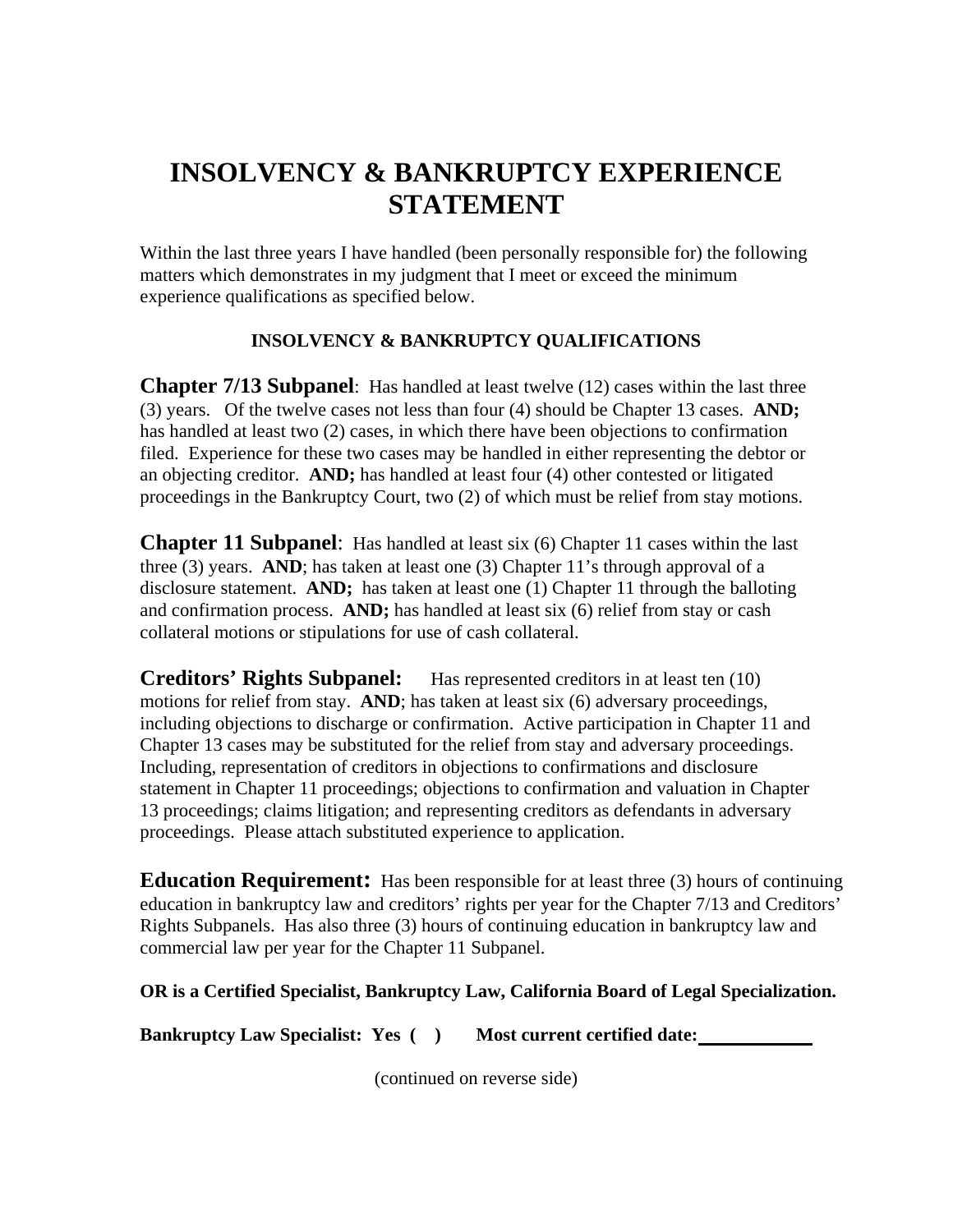**Identification of Listed Cases:** If matter is on public record, identify court or agency and give file number; if office matter only, give office designation, but omit client's name.

**Date:** Give month and year the required experience was completed. Per Rule 2, Section IV of the Lawyer Referral Service Rules of Operation, "all minimum experience requirements must have been completed within three (3) years immediately preceding application for panel membership."

**Chapter 7/13 Subpanels**: Has handled at least twelve (12) cases within the last three (3) years. Of the twelve cases not less than four (4) should be Chapter 13 cases.

|                                                                                                                | Identification | Date(Mo./Yr.)                      | Chapter#                                                                                                              |
|----------------------------------------------------------------------------------------------------------------|----------------|------------------------------------|-----------------------------------------------------------------------------------------------------------------------|
|                                                                                                                |                |                                    |                                                                                                                       |
| Second Matter:                                                                                                 |                |                                    | <u> Louis Communication de la proprie</u>                                                                             |
| Third Matter:                                                                                                  |                |                                    |                                                                                                                       |
|                                                                                                                |                |                                    |                                                                                                                       |
|                                                                                                                |                |                                    |                                                                                                                       |
| Sixth Matter:                                                                                                  |                |                                    |                                                                                                                       |
| Seventh Matter: 2008 and 2008 and 2008 and 2008 and 2008 and 2008 and 2008 and 2008 and 2008 and 2008 and 2008 |                |                                    | <u> Albanya (Albanya) a shekara tsa a shekara tsa a shekara tsa a shekara tsa a shekara tsa a shekara tsa a sheka</u> |
| Eighth Matter:<br><u>Eighth Matter:</u>                                                                        |                | <u> Andrew Marian (1989)</u>       | <u> 1989 - Johann Barn, brittisk politik (d. 1989)</u>                                                                |
| Ninth Matter:                                                                                                  |                | <u> Albanya (Albanya)</u>          | <u> 1989 - Johann Barnett, fransk politik (</u>                                                                       |
|                                                                                                                |                |                                    |                                                                                                                       |
|                                                                                                                |                |                                    |                                                                                                                       |
|                                                                                                                |                | Twelfth Matter:<br>Twelfth Matter: |                                                                                                                       |

(continued on next page)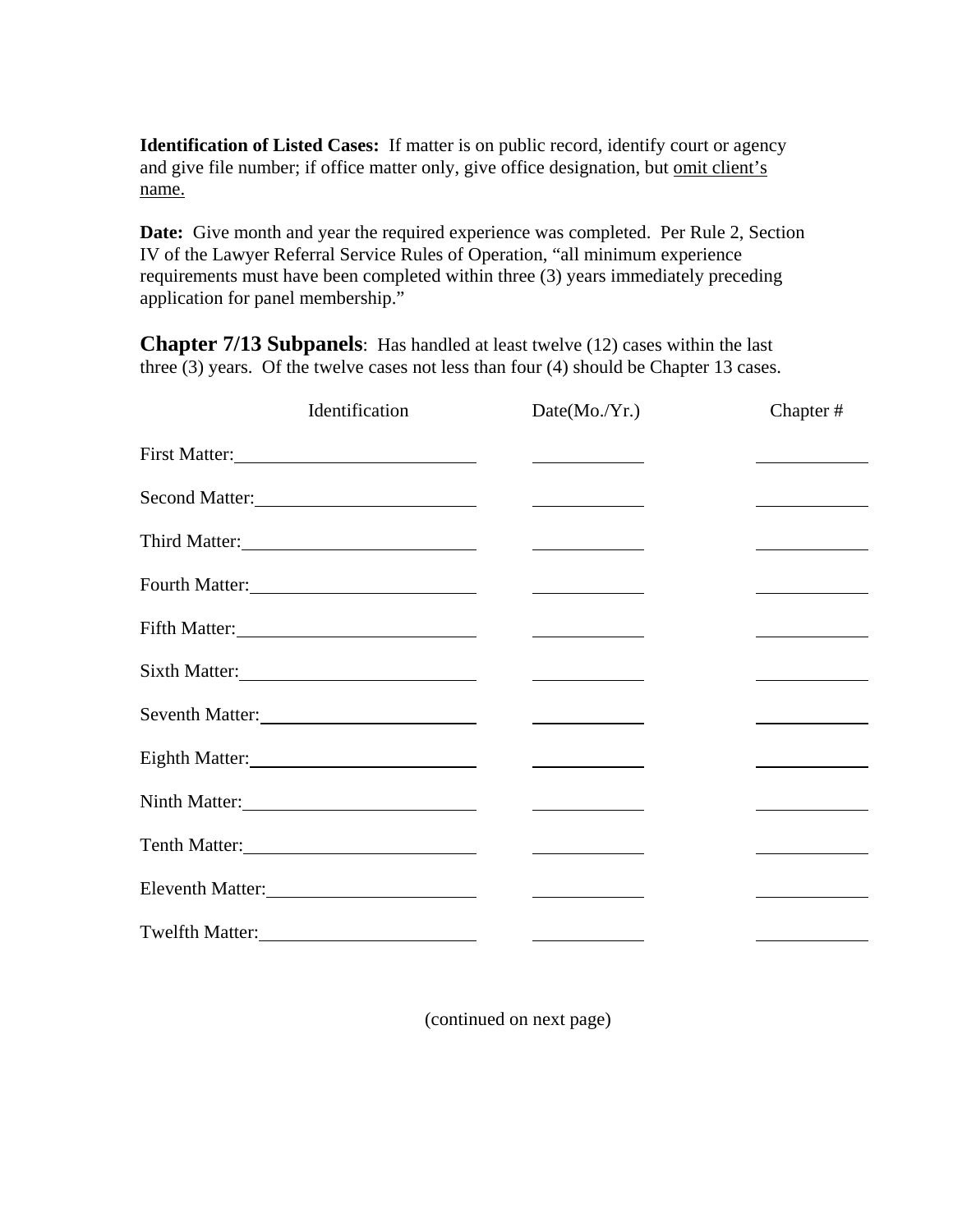**AND, has handled two (2) cases, in which there have been objections to confirmation filed:**

First Matter: *Matter Matter Matter Matter Matter Matter Matter Matter Matter Matter Matter Matter Matter Matter Matter Matter Matter Matter Matter*  $\begin{array}{c} \begin{array}{c} \begin{array}{c} \begin{array}{c} \end{array} \\ \end{array} \end{array} \end{array} \end{array}$ 

Second Matter:

AND, has handled four other cases contested or litigated proceedings in the Bankruptcy Court, two (2) of which must be relief from stay motions.

| Identification<br>First Matter:                                                               | Date(Mo./Yr.)                                                                                                        |  |
|-----------------------------------------------------------------------------------------------|----------------------------------------------------------------------------------------------------------------------|--|
| Second Matter:                                                                                | <u> 1989 - Johann Stein, mars an t-</u>                                                                              |  |
| Two (2) Relief from stay motions:                                                             |                                                                                                                      |  |
|                                                                                               |                                                                                                                      |  |
|                                                                                               |                                                                                                                      |  |
| <b>Chapter 11 Subpanel:</b>                                                                   |                                                                                                                      |  |
| First Matter:                                                                                 | <u> 1980 - Andrea Station Barbara, amerikan per</u>                                                                  |  |
| Second Matter:                                                                                | <u> 1980 - Jan Barbara Barat, prima a popular popular popular popular popular popular popular popular popular po</u> |  |
|                                                                                               |                                                                                                                      |  |
| Fourth Matter:                                                                                |                                                                                                                      |  |
| Fifth Matter:                                                                                 |                                                                                                                      |  |
|                                                                                               |                                                                                                                      |  |
| AND; has taken at least three (3) Chapter 11's through approval of a disclosure<br>statement. |                                                                                                                      |  |
|                                                                                               |                                                                                                                      |  |
| Second Matter:                                                                                |                                                                                                                      |  |

(continued on reverse side)

Third Matter: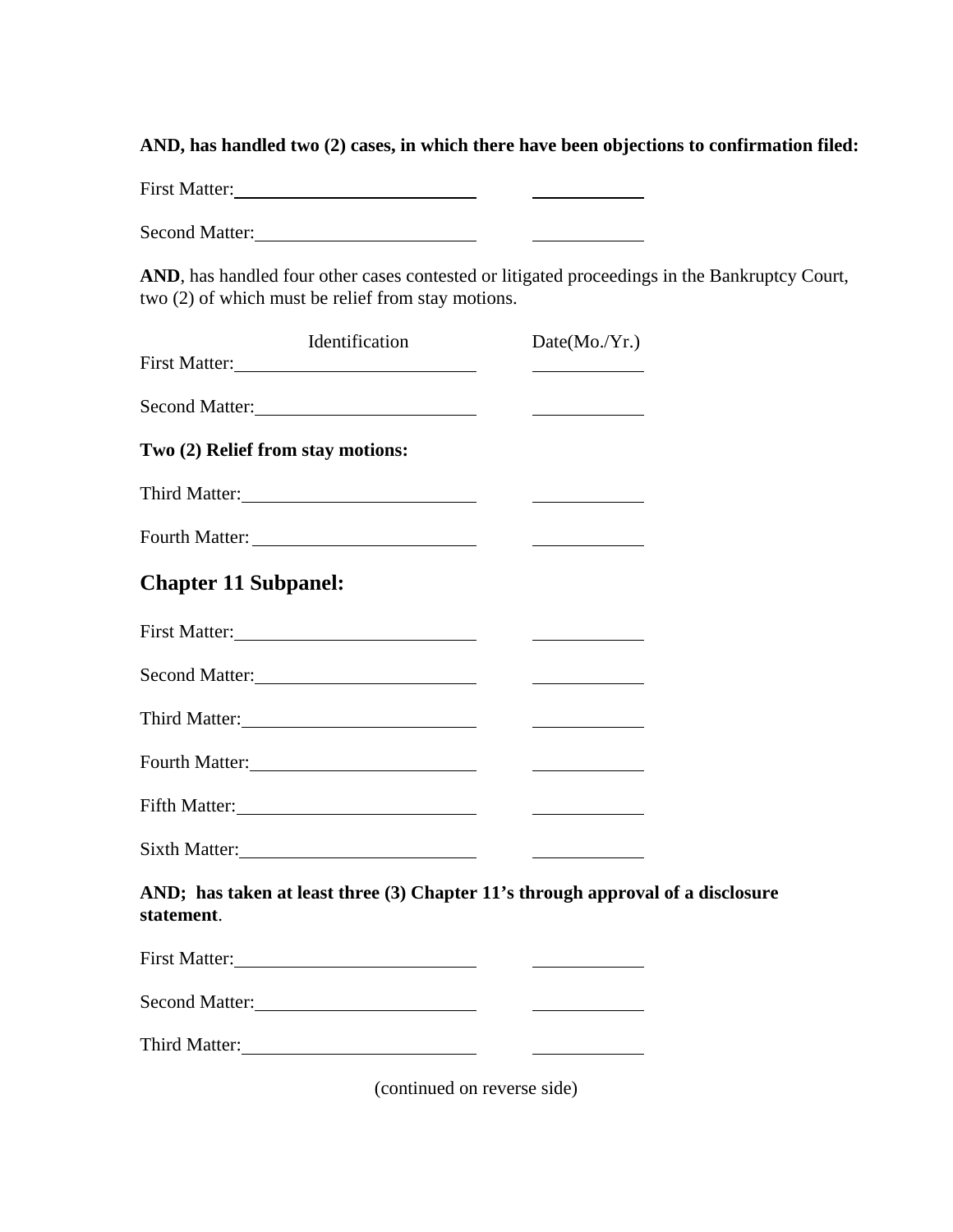**AND; has taken one (1) Chapter 11 through the balloting and confirmation process**:

First Matter:

**AND; has handled six (6) relief from stay or cash collateral motions or stipulations for use of cash collateral.** 

| Fifth Matter: |  |
|---------------|--|
|               |  |

**Creditors' Rights Subpanel:** Has represented creditors in ten (10) motions for relief from stay .

| Second Matter:  |  |
|-----------------|--|
|                 |  |
|                 |  |
|                 |  |
| Sixth Matter:   |  |
| Seventh Matter: |  |
|                 |  |
|                 |  |
|                 |  |

(continued on next page)